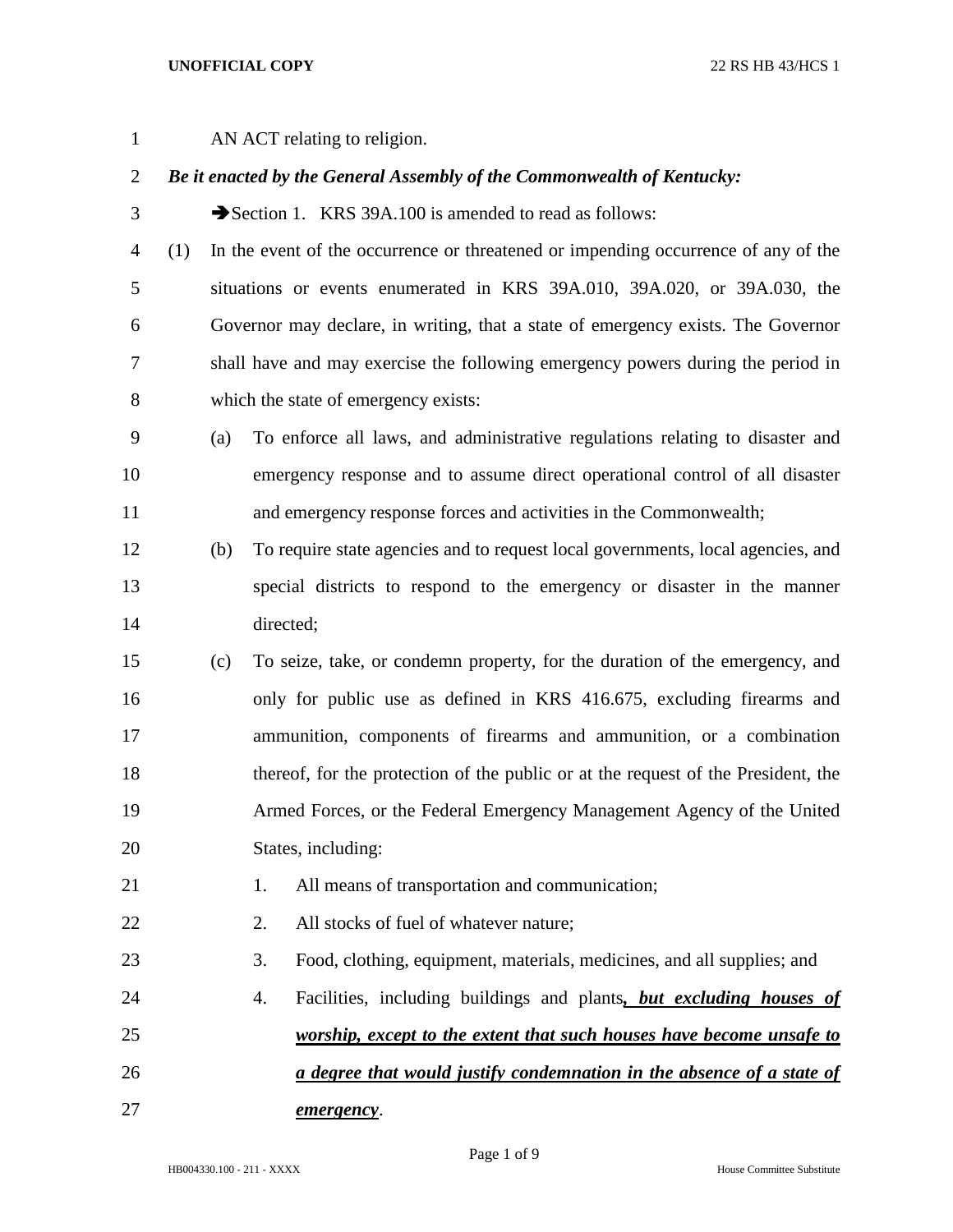- Compensation for property seized, taken, or condemned under this paragraph shall be determined using the process in KRS 416.540 to 416.670 to determine value;
- (d) To sell, lend, give, or distribute any of the property under paragraph (c) of this subsection among the inhabitants of the Commonwealth and to account to the State Treasurer for any funds received for the property;
- (e) To make compensation for the property seized, taken, or condemned under paragraph (c) of this subsection;
- (f) To exclude all nonessential, unauthorized, disruptive, or otherwise uncooperative personnel from the scene of the emergency, and to command 11 those persons or groups assembled at the scene to disperse. A person who refuses to leave an area in which a written order of evacuation has been issued in accordance with a written declaration of emergency or a disaster may be forcibly removed to a place of safety or shelter, or may, if this is resisted, be arrested by a peace officer. Forcible removal or arrest shall not be exercised as options until all reasonable efforts for voluntary compliance have been exhausted;
- (g) To declare curfews and establish their limits;
- (h) To prohibit or limit the sale or consumption of goods, in the event of a shortage of goods, excluding firearms and ammunition, components of firearms and ammunition, or a combination thereof, or commodities for the duration of the emergency;
- (i) To grant emergency authority to pharmacists pursuant to KRS 315.500, for the duration of the emergency;
- (j) To request any assistance from agencies of the United States as necessary and appropriate to meet the needs of the people of the Commonwealth;
- (k) Upon the recommendation of the Secretary of State, to declare by executive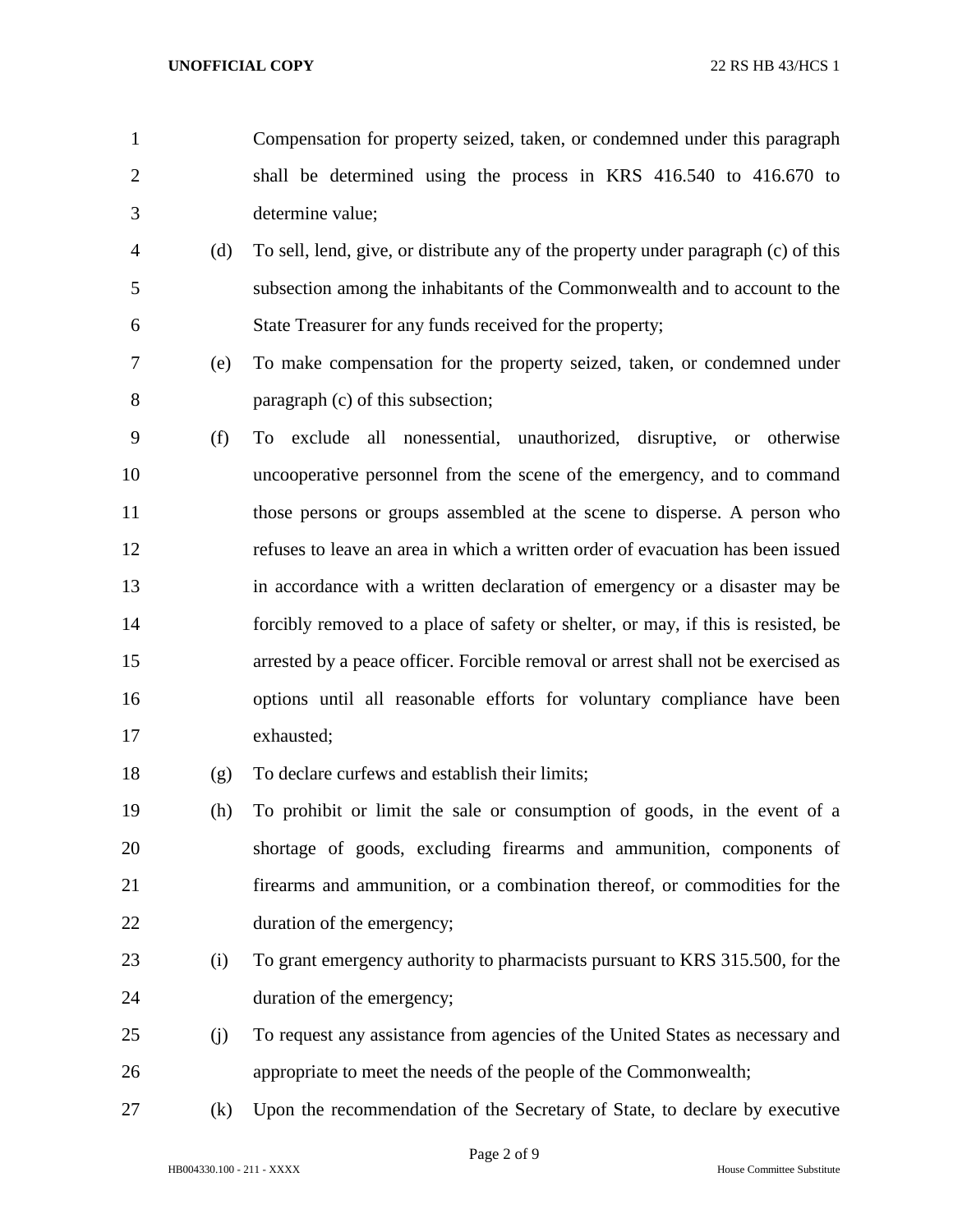| $\mathbf{1}$   |     | order a different time or place for holding elections in an election area for           |
|----------------|-----|-----------------------------------------------------------------------------------------|
| $\overline{2}$ |     | which a state of emergency has been declared for part or all of the election            |
| 3              |     | area. The election shall be held within thirty-five (35) days from the date of          |
| $\overline{4}$ |     | the suspended or delayed election. The executive order shall remain in effect           |
| 5              |     | until the date of the suspended or delayed election regardless of the time              |
| 6              |     | limitations in KRS 39A.090 and shall not be changed except by action of the             |
| 7              |     | General Assembly. The State Board of Elections shall establish procedures for           |
| 8              |     | election officials to follow. Any procedures established under this paragraph           |
| 9              |     | shall be subject to the approval of the Secretary of State and the Governor by          |
| 10             |     | respective executive orders; and                                                        |
| 11             |     | (1)<br>Except as prohibited by this section or other law, to take action necessary to   |
| 12             |     | execute those powers enumerated in paragraphs (a) to $(k)$ of this subsection.          |
| 13             | (2) | Within thirty (30) days of a declared emergency, and every thirty (30) days             |
| 14             |     | thereafter, the Governor shall report to the General Assembly, if in session, or to the |
| 15             |     | Legislative Research Commission if the General Assembly is not in session, on a         |
| 16             |     | form provided by the Commission detailing:                                              |
| 17             |     | All expenditures relating to contracts issued during the emergency under KRS<br>(a)     |
| 18             |     | 45A.085 or 45A.095, or under any provision for which a state agency does not            |
| 19             |     | solicit bids or proposals for a contract; and                                           |
| 20             |     | All revenues received from the federal government in response to the declared<br>(b)    |
| 21             |     | emergency, any expenditures or expenditure plan for the federal funds by                |
| 22             |     | federal program, the state agency or program that was allocated the federal             |
| 23             |     | funds, and any state fund expenditures required to match the federal funds.             |
| 24             | (3) | In the event of the occurrence or threatened or impending occurrence of any of the      |
| 25             |     | situations or events contemplated by KRS 39A.010, 39A.020, or 39A.030, which in         |
| 26             |     | the judgment of a local chief executive officer is of such severity or complexity as    |
| 27             |     | require the exercise of extraordinary emergency measures, the county<br>to              |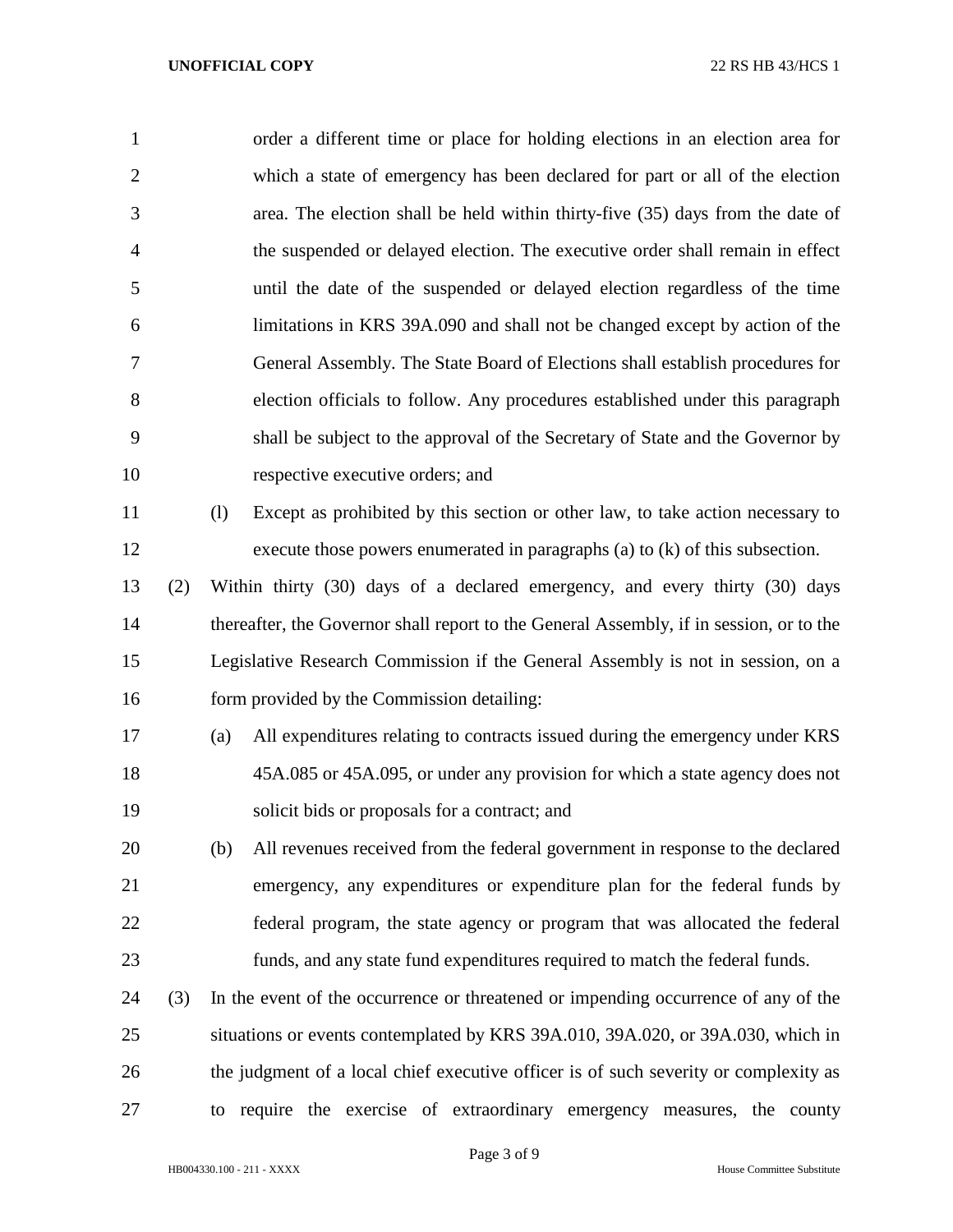## **UNOFFICIAL COPY** 22 RS HB 43/HCS 1

 judge/executive of a county other than an urban-county government, or mayor of a city or urban-county government, or chief executive of other local governments or their designees as provided by ordinance of the affected county, city, or urban- county may declare in writing that a state of emergency exists, and thereafter, subject to any orders of the Governor, shall have and may exercise for the period as the state of emergency exists or continues, the following emergency powers:

- (a) To enforce all laws and administrative regulations relating to disaster and emergency response and to direct all local disaster and emergency response forces and operations in the affected county, city, urban-county, or charter county;
- (b) To exclude all nonessential, unauthorized, disruptive, or uncooperative personnel from the scene of the emergency, and to command persons or groups of persons at the scene to disperse. A person who refuses to leave an area in which a written order of evacuation has been issued in accordance with a written declaration of emergency or a disaster may be forcibly removed to a place of safety or shelter, or may, if this is resisted, be arrested by a peace officer. Forcible removal or arrest shall not be exercised as options until all reasonable efforts for voluntary compliance have been exhausted;
- (c) To declare curfews and establish their limits;
- (d) To order immediate purchase or rental of, contract for, or otherwise procure, without regard to procurement codes or budget requirements, the goods and services essential for protection of public health and safety or to maintain or to restore essential public services; and
- (e) To request emergency assistance from any local government or special district and, through the Governor, to request emergency assistance from any state agency and to initiate requests for federal assistance as are necessary for protection of public health and safety or for continuation of essential public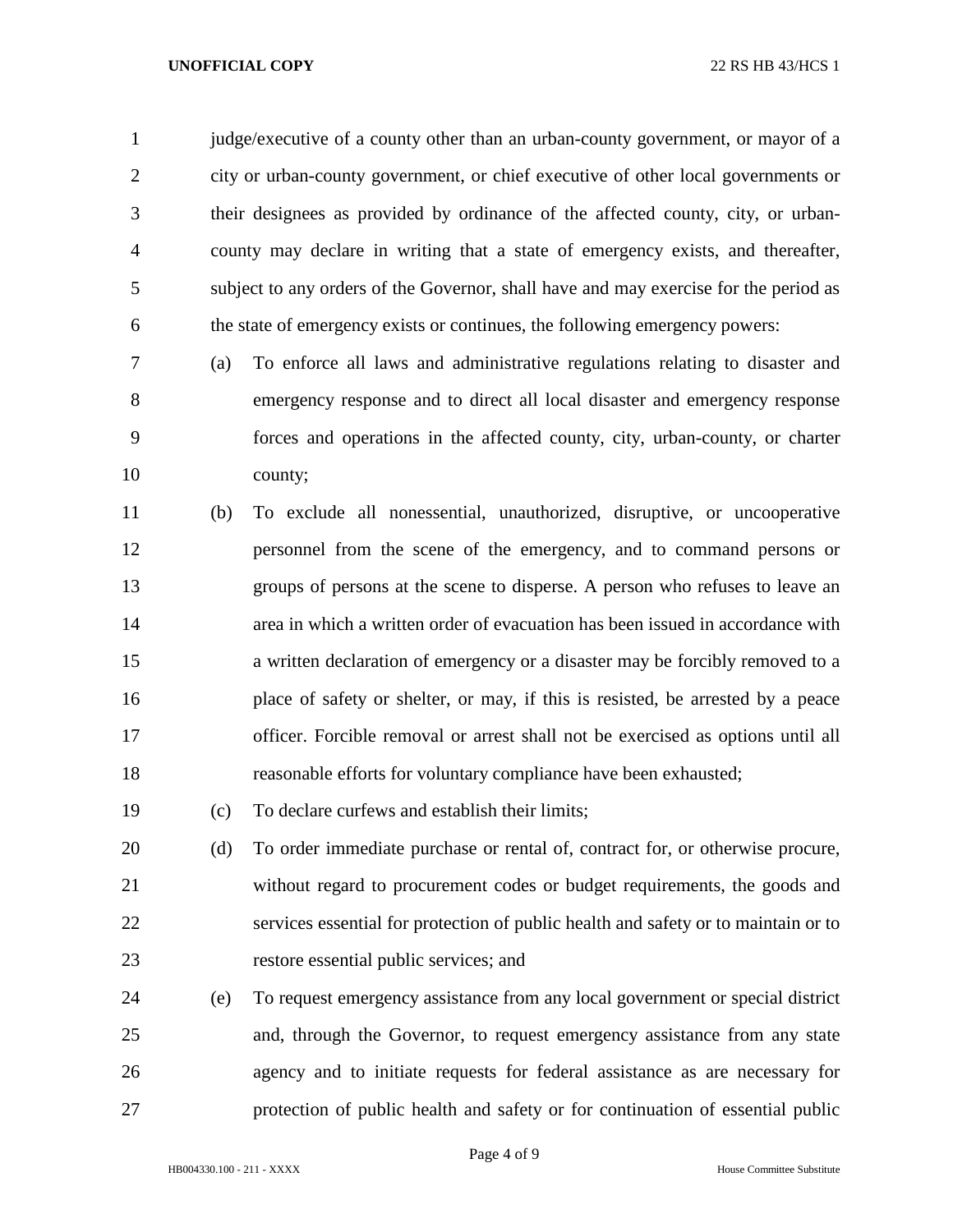| 1  |     |     | services.                                                                         |
|----|-----|-----|-----------------------------------------------------------------------------------|
| 2  | (4) |     | Nothing in this section shall be construed to allow any governmental entity to    |
| 3  |     |     | impose additional restrictions on:                                                |
| 4  |     | (a) | The lawful possession, transfer, sale, transport, carrying, storage, display, or  |
| 5  |     |     | use of firearms and ammunition or components of firearms and ammunition;          |
| 6  |     | (b) | The right of the people to exercise free speech, freedom of the press, to         |
| 7  |     |     | petition their government for redress of injuries, or to peaceably assemble; or   |
| 8  |     | (c) | The right of the people to worship, worship in person, or to act or refuse to act |
| 9  |     |     | in a manner motivated by a sincerely held religious belief.                       |
| 10 | (5) |     | Nothing in this section shall be construed to allow any governmental entity to    |
| 11 |     |     | impose restrictions on the right of the people to:                                |
| 12 |     | (a) | Peaceably assemble; or                                                            |
| 13 |     | (b) | Worship, worship in person, or to act or refuse to act in a manner motivated      |
| 14 |     |     | by a sincerely held religious belief.                                             |
| 15 | (6) | (a) | A governmental entity shall not prohibit or restrict a religious organization     |
| 16 |     |     | from operating or engaging in religious services during a declared                |
| 17 |     |     | <u>emergency to the same or any greater extent than other organizations or</u>    |
| 18 |     |     | businesses that provide essential services necessary and vital to the health      |
| 19 |     |     | and welfare of the public are prohibited or restricted.                           |
| 20 |     | (b) | <b>Paragraph</b> (a) of this subsection shall not prohibit the Governor from      |
| 21 |     |     | requiring religious organizations to comply with neutral health, safety, or       |
| 22 |     |     | occupancy requirements that are applicable to all organizations and               |
| 23 |     |     | businesses that provide essential services. However, no health, safety, or        |
| 24 |     |     | occupancy requirement may impose a substantial burden on a religious              |
| 25 |     |     | organization or its services unless applying the burden to the religion or        |
| 26 |     |     | <u>religious service in the particular instance is essential to further a</u>     |
| 27 |     |     | compelling governmental interest and is the least restrictive means of            |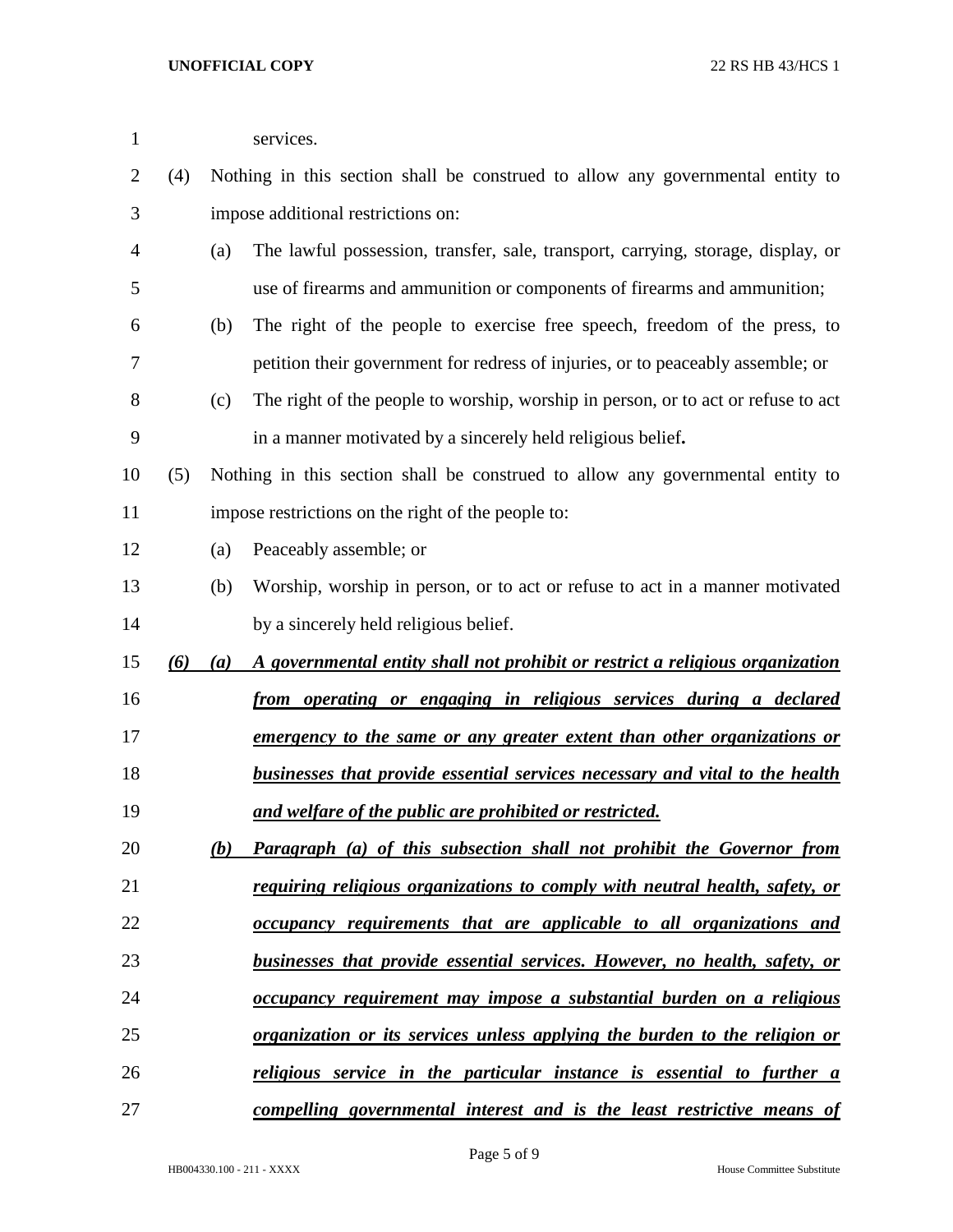| 1  |     | furthering that compelling governmental interest.                                          |
|----|-----|--------------------------------------------------------------------------------------------|
| 2  | (c) | A governmental entity shall not take any discriminatory action against a                   |
| 3  |     | religious organization wholly or partially on the basis that such                          |
| 4  |     | <u>organization is religious, operates or seeks to operate during a state of</u>           |
| 5  |     | <u>emergency, or engages in the exercise of religion as protected under the</u>            |
| 6  |     | <b>First Amendment to the Constitution of the United States.</b>                           |
| 7  | (7) | As used in this section:                                                                   |
| 8  | (a) | "Discriminatory action" includes any action taken by a governmental entity                 |
| 9  |     | <u>to:</u>                                                                                 |
| 10 |     | <u>Adversely alter in any way the tax treatment of, cause any tax, penalty,</u><br>1.      |
| 11 |     | <u>or payment to be assessed against, or deny, delay, or otherwise make</u>                |
| 12 |     | <i>unavailable an exemption from taxation;</i>                                             |
| 13 |     | Disallow, deny, or otherwise make unavailable a deduction for state<br>2.                  |
| 14 |     | tax purposes of any charitable contribution made to or by a religious                      |
| 15 |     | <i>organization;</i>                                                                       |
| 16 |     | <b>Impose, levy, or assess a monetary fine, fee, civil or criminal penalty,</b><br>3.      |
| 17 |     | damages award, or injunction; or                                                           |
| 18 |     | Withhold, reduce, exclude, terminate, adversely alter the terms or<br>4.                   |
| 19 |     | conditions of, or otherwise make unavailable or deny any:                                  |
| 20 |     | State grant, contract, subcontract, cooperative agreement,<br>а.                           |
| 21 |     | guarantee, loan, scholarship, or other similar benefit from or to                          |
| 22 |     | <u>a religious organization;</u>                                                           |
| 23 |     | Entitlement or benefit under a state benefit program from or to a<br><u>b.</u>             |
| 24 |     | <u>religious organization; or</u>                                                          |
| 25 |     | License, certification, accreditation, recognition, or other similar<br>$\boldsymbol{c}$ . |
| 26 |     | <i>benefit, position, or status from or to any religious organization;</i>                 |
| 27 | (b) | "Governmental entity" means:                                                               |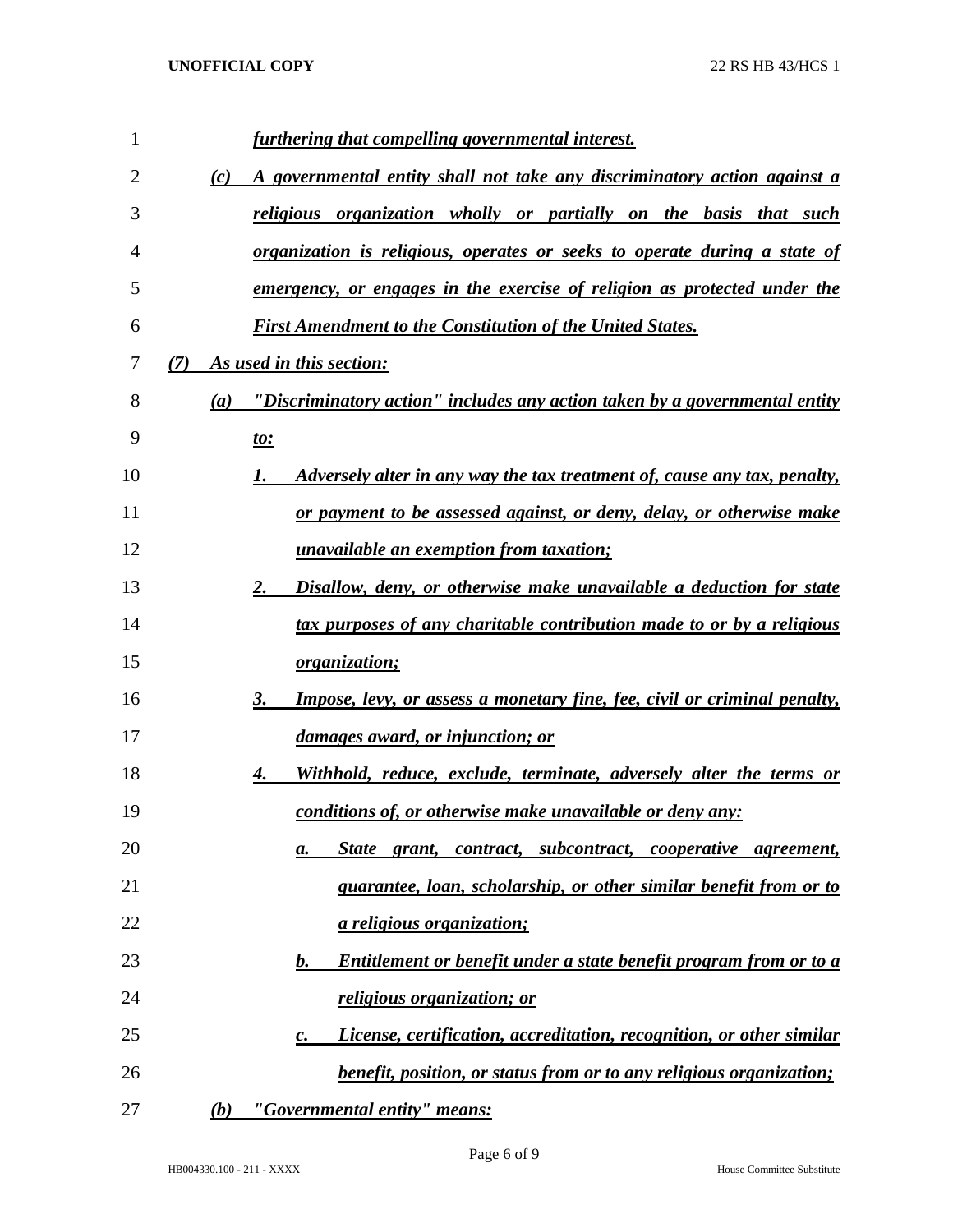| 1              | <b>The Commonwealth or any of its political subdivisions;</b><br>1.                                 |
|----------------|-----------------------------------------------------------------------------------------------------|
| $\overline{2}$ | Any agency of the state described in KRS 12.020;<br>2.                                              |
| 3              | 3.<br><u>Any person acting under color of state law; and</u>                                        |
| 4              | Any private person suing under or attempting to enforce a law, rule,<br>4.                          |
| 5              | or administrative regulation adopted by the state or any of its political                           |
| 6              | subdivisions;                                                                                       |
| 7              | "Religious organization" means:<br>(c)                                                              |
| 8              | A house of worship, including churches, synagogues, shrines,<br>1.                                  |
| 9              | mosques, and temples;                                                                               |
| 10             | 2.<br>A religious group, corporation, association, educational institution,                         |
| 11             | ministry, order, society, or similar entity, regardless of whether it is                            |
| 12             | <u>integrated or affiliated with a church or other house of worship; or</u>                         |
| 13             | 3.<br>Any officer, owner, employee, manager, religious leader, clergy, or                           |
| 14             | minister of an entity or organization described in this paragraph; and                              |
| 15             | (d)<br><u>"Religious services" means a meeting, gathering, or assembly of two (2) or</u>            |
| 16             | more persons organized by a religious organization for the purpose of                               |
| 17             | worship, teaching, training, providing educational services, conducting                             |
| 18             | religious rituals, or other activities that are deemed necessary by the                             |
| 19             | <u>religious organization for the exercise of religion.</u>                                         |
| 20             | A religious organization may assert a violation of subsection $(4)(c)$ , $(5)(b)$ , or $(6)$<br>(8) |
| 21             | <u>of this section as a claim against a governmental entity in any judicial or</u>                  |
| 22             | administrative proceeding or as a defense in any judicial or administrative                         |
| 23             | proceeding without regard to whether the proceeding is brought by or in the                         |
| 24             | name of the governmental entity, any private person, or any other party.                            |
| 25             | <u>Sovereign, governmental, and qualified immunity are waived to the extent of</u>                  |
| 26             | <u>liability created under this section. An action asserting a violation of this section</u>        |
| 27             | may be commenced, and relief may be granted, without regard to whether the                          |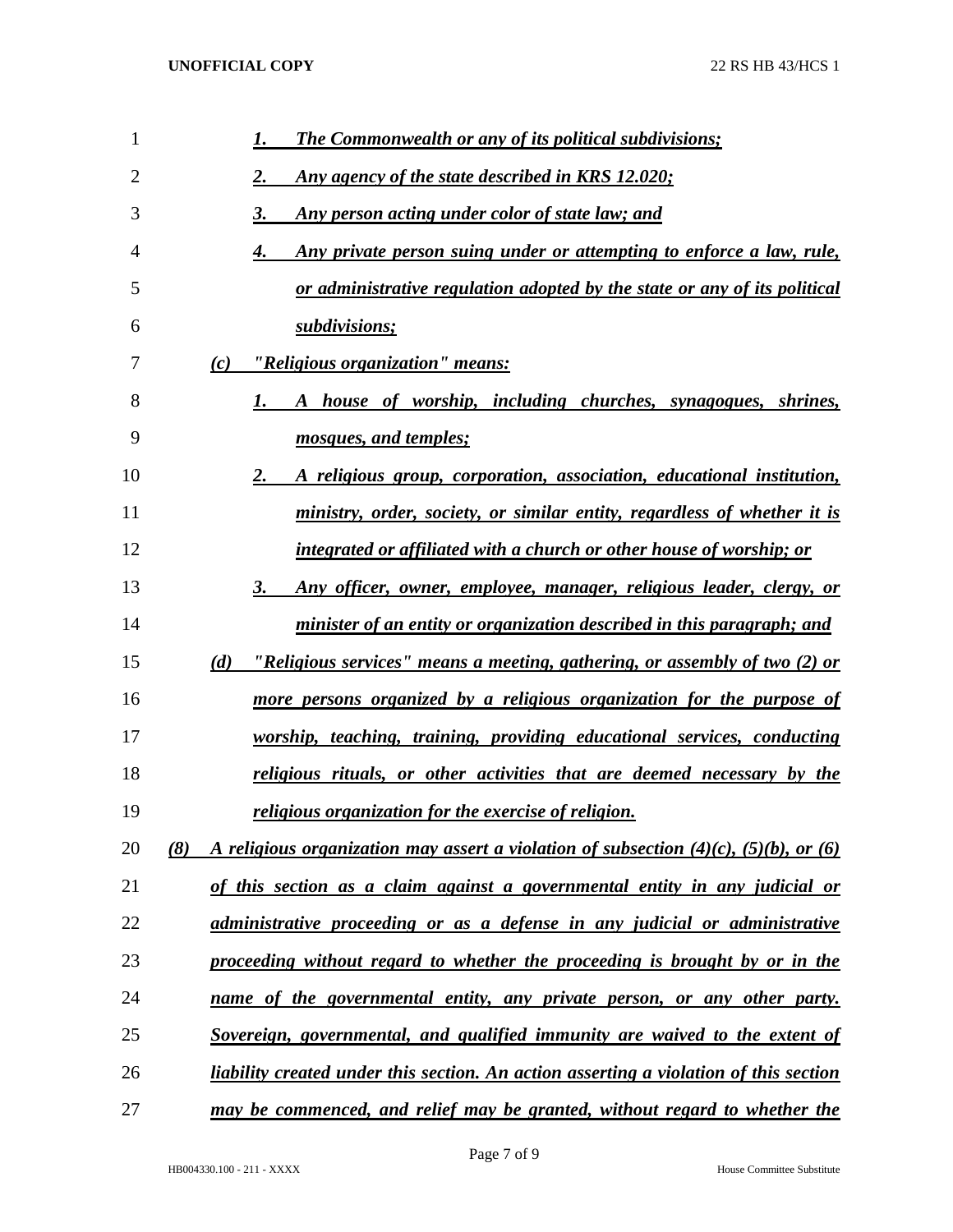## **UNOFFICIAL COPY** 22 RS HB 43/HCS 1

| $\mathbf{1}$ | religious organization commencing the action has sought or<br>exhausted                    |
|--------------|--------------------------------------------------------------------------------------------|
| 2            | <u>administrative remedies.</u>                                                            |
| 3            | (9)<br>Remedies available to a religious organization under this section against a         |
| 4            | <u>governmental entity include:</u>                                                        |
| 5            | <b>Declaratory relief;</b><br>(a)                                                          |
| 6            | Injunctive relief to prevent or remedy a violation of this section or the<br>(b)           |
| 7            | <i>effects of such violation;</i>                                                          |
| 8            | <b>Compensatory damages for pecuniary and nonpecuniary losses;</b><br>(c)                  |
| 9            | (d)<br><b>Reasonable attorneys' fees and costs; and</b>                                    |
| 10           | Any other appropriate relief.<br>(e)                                                       |
| 11           | Remedies available to a religious organization under this section against a person<br>(10) |
| 12           | not acting under color of state law shall be limited to declaratory and injunctive         |
| 13           | relief.                                                                                    |
| 14           | This section:<br>(11)                                                                      |
| 15           | Shall be construed in favor of a broad protection of free exercise of<br>(a)               |
| 16           | religion;                                                                                  |
| 17           | Shall be in addition to the protections provided under state and federal laws<br>(b)       |
| 18           | and constitutions. Nothing in this section shall be construed to:                          |
| 19           | <b>Preempt or repeal any state law or local ordinance that is equally or</b><br>I.         |
| 20           | more protective of free exercise of religion; or                                           |
| 21           | Narrow the meaning or application of any state law or local ordinance<br>2.                |
| 22           | protecting free exercise of religion; and                                                  |
| 23           | Applies to, and in cases of conflict, supersedes:<br>(c)                                   |
| 24           | <b>Each statute of the Commonwealth that infringes upon the free</b><br>1.                 |
| 25           | exercise of religion protected by this section, unless a conflicting                       |
| 26           | statute is expressly made exempt from the application of this section;                     |
| 27           | <u>and</u>                                                                                 |